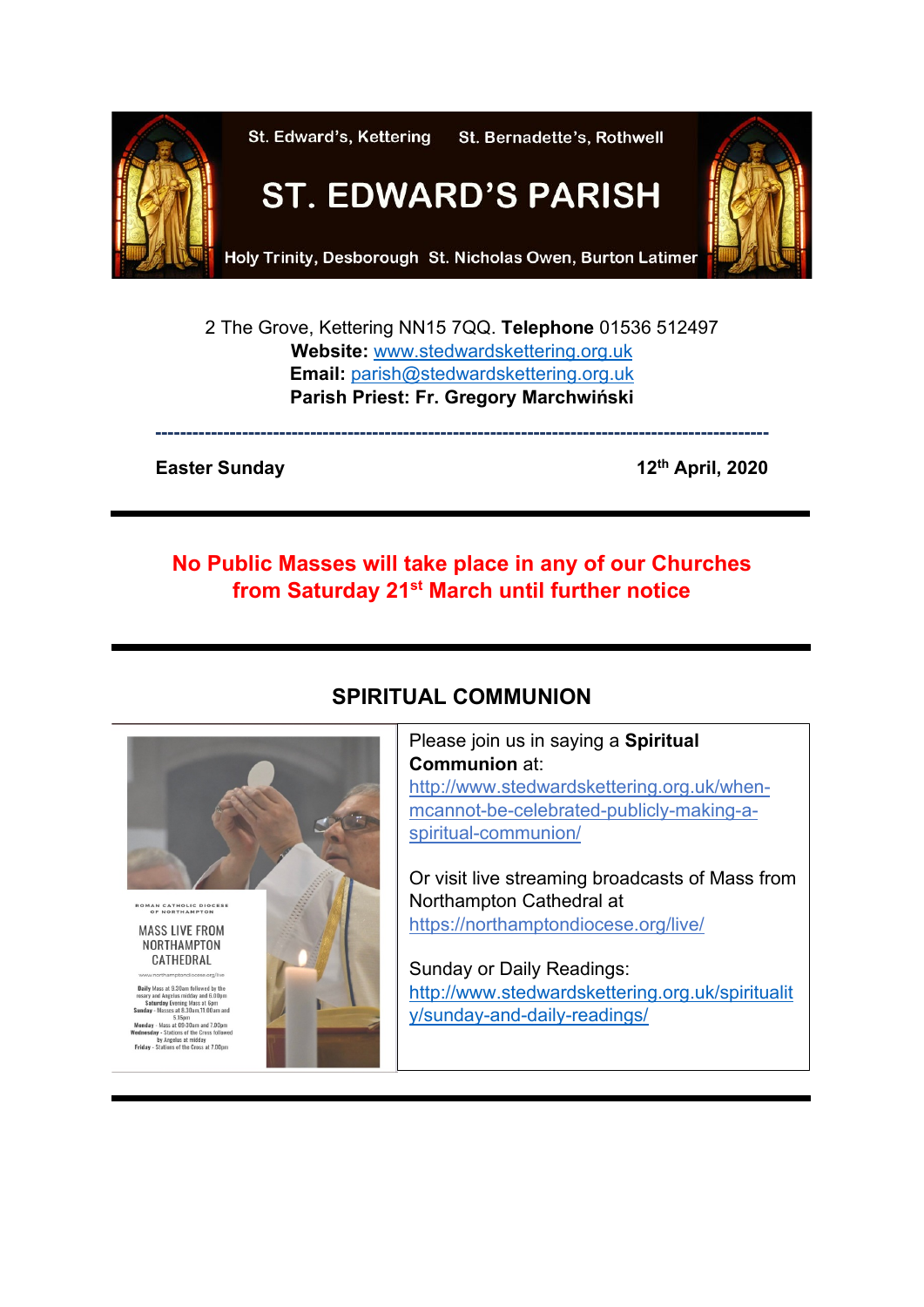

# **EASTER LIVE BROADCAST SERVICES FROM NORTHAMPTON CATHEDRAL**

**<https://northamptondiocese.org/live/>**

**Saturday 11th April – EASTER VIGIL OF THE LORD'S RESURRECTION 8pm** Easter Vigil

**Sunday 12th April – EASTER SUNDAY 8.30am** Mass **11am** Mass **5.15pm** Mass



**EASTER REFLECTION AND GREETINGS FROM FR. GREGORY**

Dear brothers and sisters in the risen Christ!

We have been waiting for this time for a long time! As Christians, we are entering the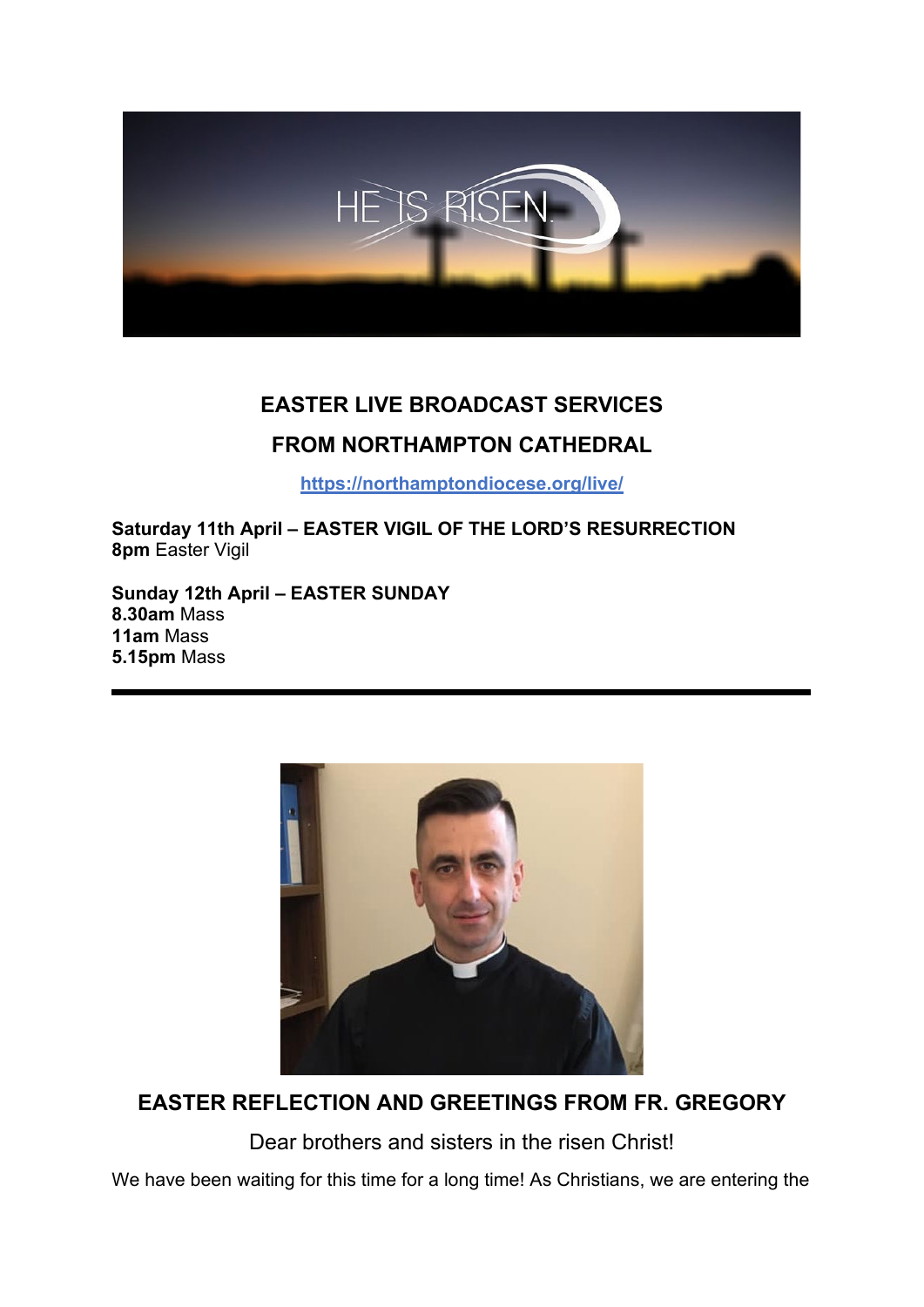greatest celebration in the Catholic Church - Jesus' Resurrection! In these days we run with the women and the apostles to the tomb of our Lord to see and make sure that he is truly risen. We run to recognize and profess our faith again: The True Messiah Jesus Christ really lives! The empty tomb explains what Jesus preached and did when visiting the cities and villages of Palestine. This empty tomb confirms all his miracles and signs.

Perhaps some of us watched the movie directed by Kevin Reynolds - "Risen". This beautiful film tells of an investigation after the mysterious and incomprehensible disappearance of Jesus' body. We can see there the story of the death and resurrection of Jesus seen through the eyes of the main character of the film a Roman officer Clavius. Pontius Pilate ordered him to find and arrest the apostles of Jesus, who according to him stole the body of the Master. Clavius, following the alleged thieves, went primarily into the depth of his heart. Watching this film, we get the impression that what the Roman officer sought and wanted the most was "freedom from killing and dying". He wanted to free himself from the evil and violence that filled every day of his life. He was a ruthless killer, carrying out orders, but at one point he wanted to change his life. This young man and soldier gradually achieved his goal, looking life and meeting the true disciples of Christ. Clavius wondered a lot about the meaning of life and asked himself many difficult questions, and he slowly and gradually realized that not everything could be explained only by the human mind. The answer to his questions and dilemmas was not human wisdom or philosophy.

So, what influenced his life the most and completely changed it? It was above all a testimony of the life of the Apostles and the incredible goodness he experienced from them. At the end of this film there is another beautiful scene in which Clavius meets the risen Jesus. Jesus says to him, "You have seen me and you still have doubts. Can you imagine the feelings of those who will never see me but will want to believe!?"

Reading the gospel of the resurrection, we can say that the apostles and women were very happy and privileged because they saw Jesus many times. But what does it look like today? Can we - people living in the 21st century - rely only on the testimony of Jesus' disciples? Can our faith be based only on the history of over 2,000 years? Can't we personally experience the miracle of the resurrection and see the empty tomb? The answer to this question is very easy and optimistic: each of us can meet the Risen Lord. How can we do it? Let's look again at the gospel that faithfully describes the Resurrection of Jesus. The apostles, concerned about the testimony of women, made an effort to go to the grave. This attitude is of great importance to us, because our faith always requires some effort and dedication, or in other words - we should take a step forward towards Jesus.

Once, in a very interesting book, I found a metaphor that I remembered: "Only dead fish swim towards the river, live fish always swim against the current." Using this wise metaphor, we can say that Jesus' disciples were like living fish. They made an effort ... They could see the empty tomb of their Master and entered the path of faith only because they decided to go against the tide, they decided to be active! This is a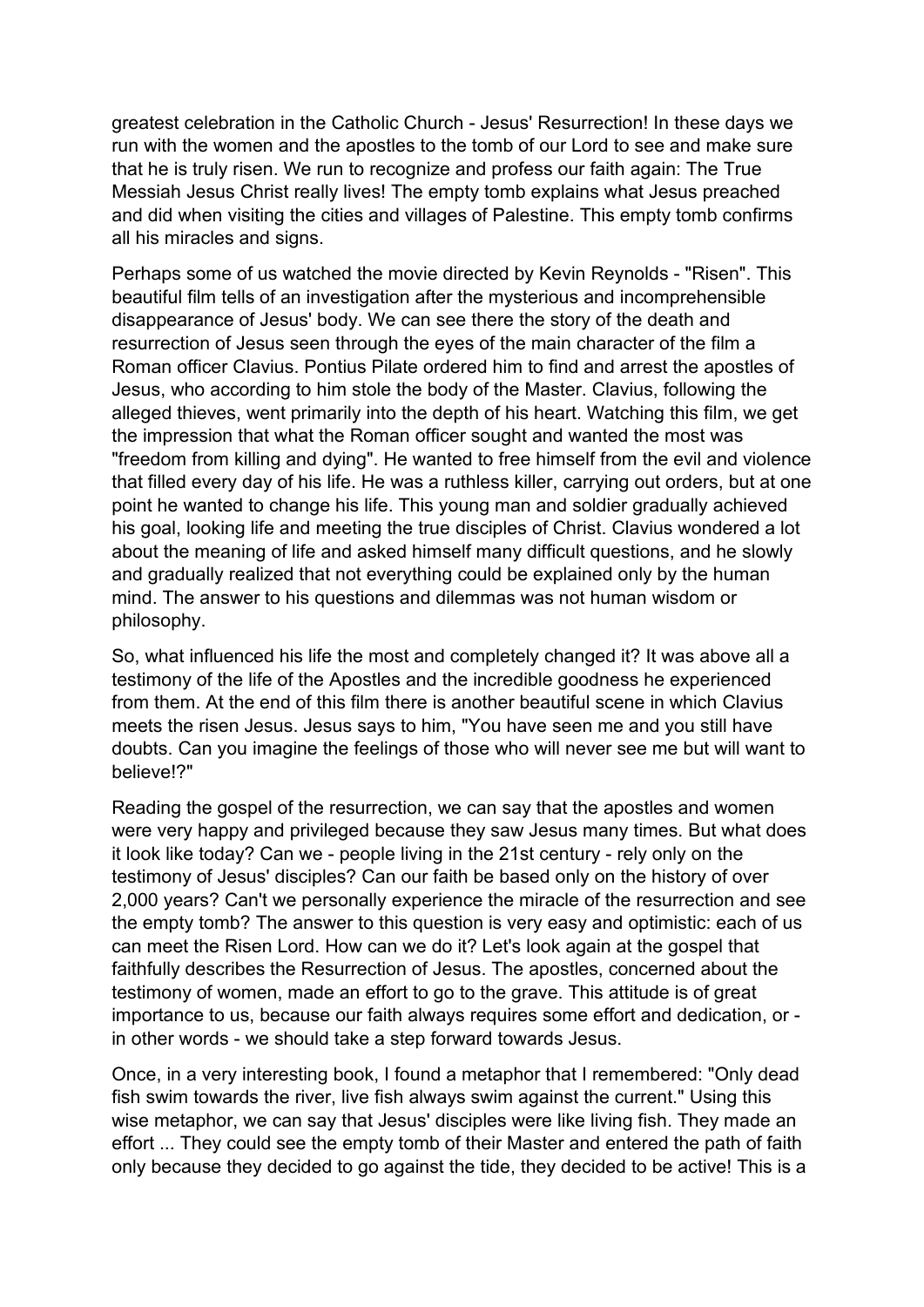very important lesson for each of us: to be able to believe and see the risen Jesus, we must first become active even in these extraordinary and sad circumstances caused by the shadow that has covered the whole world. We can meet the risen Jesus by reading the Word of God. We can meet him in everyday prayer and every Sunday Eucharist in which we can participate through the media, because every Sunday is for us Christians a "little Easter".

Dear brothers and sisters! At the end of my reflection, I want to thank you for your concern for me. Thank you for so many phone calls, emails, letters and Easter gifts. I'm sorry I can't answer you all, but I will repay you with my prayers. Thank you also for your generosity for the parish. I want to tell you that I'm really well, and most importantly I'm not alone! Jesus is with me because I celebrate Mass every day in our parish house in the room in which Father Wilson lived, prayed and worked. I remember him every day in my prayers, but I also pray for our parish, for people affected by the virus and for those who look after them. I am not alone here either because one of our seminarians Jithu is with me. I am very grateful for his friendship, support and good company!

At finally, I wish you a happy Easter despite the shadow that covers our world. I wish that this great feast of the resurrection will change our hearts, that we will have the courage to swim against the current! Let's ask ourselves what does it mean for me to swim against the current: at work at school, on holiday, in church or at home but also in isolation and in quarantine. Let our Lord's empty tomb be a call and an encouragement to us: It is worth sacrificing everything for Jesus, because he is the source and meaning of life; He is the beginning and the end of our life! Let's go with joy and announce that Christ really lives!

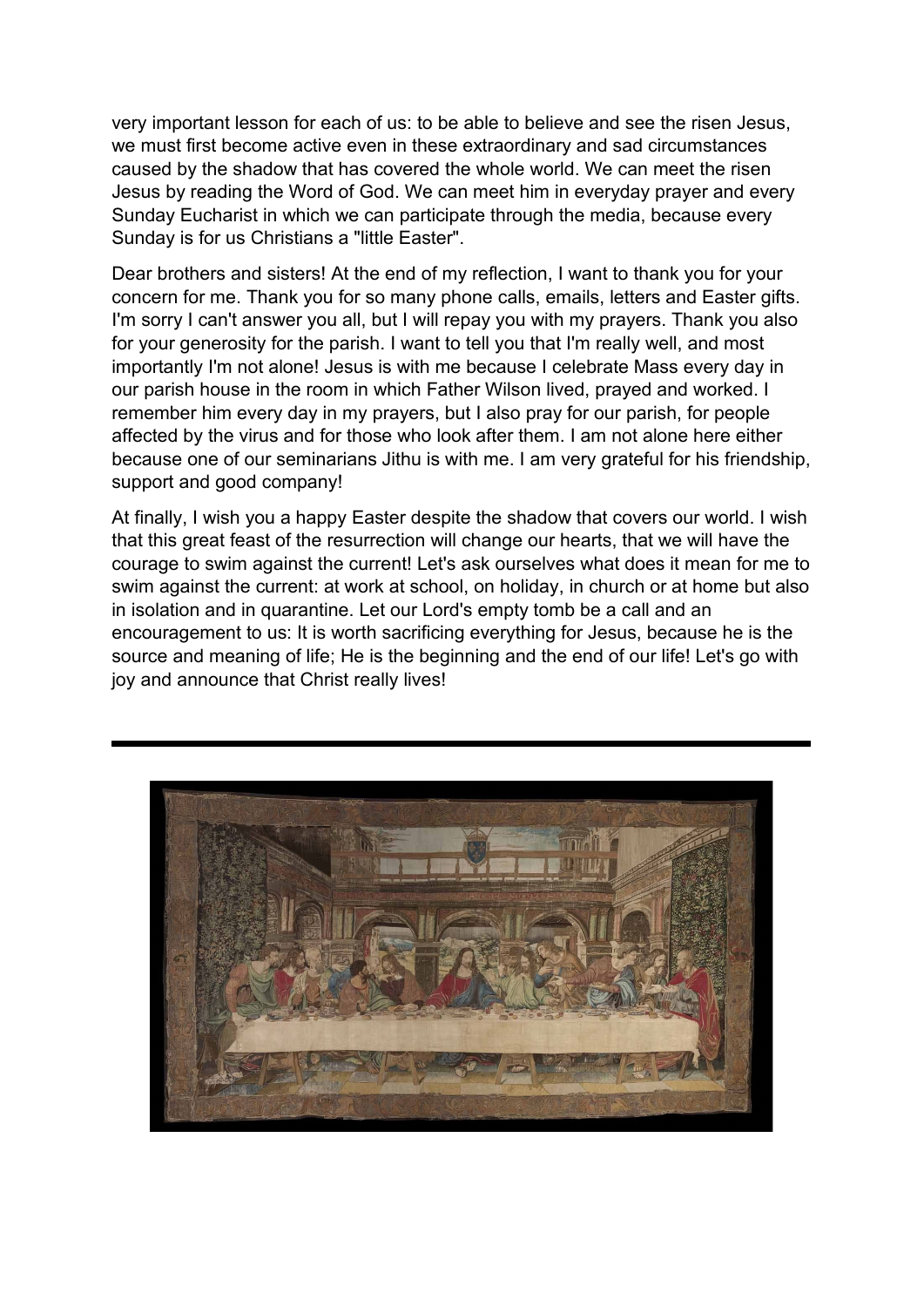## **'I DESIRE TO EAT THE PASSOVER IN YOUR HOME' #EasterAtHome**

## **An article from Sr. Bernadette Mary Reis fsp**

[https://www.vaticannews.va/en/church/news/2020-04/easter-at-home-jesus-wants](https://www.vaticannews.va/en/church/news/2020-04/easter-at-home-jesus-wants-to-eat-the-passover-in-your-house.html)[to-eat-the-passover-in-your-house.html](https://www.vaticannews.va/en/church/news/2020-04/easter-at-home-jesus-wants-to-eat-the-passover-in-your-house.html)

How can we celebrate the Easter Triduum liturgies of Holy Thursday, Good Friday, Holy Saturday and Easter Sunday?

By accepting Jesus' invitation which we heard in the Palm Sunday proclamation of the Passion: "I desire to eat the Passover in your house" (Matthew 26:18).

**Keep an eye on the Vatican News channel for live streaming of events.**  <https://www.vaticannews.va/en.html>

### **SICK CALLS AT THIS DIFFICULT TIME – A MESSAGE FROM FR. GREGORY**

In accordance with official advice and to minimise the chance of me passing on infection, I cannot undertake to visit the sick or housebound except in case of serious need.

However, please do not hesitate to call on me to visit those in in imminent danger of death. Please telephone **01536 512497** with any such requests.

I will of course be happy to pray for anybody who is sick but not close to death, if requested.

### **PLEASE PRAY FOR FR. JO KIZITO**

.

At this difficult time for us in the UK, please remember in our prayers Fr Jo Kizito and his work with Refugees in Uganda.

As in this country Public Mass has been suspended, but unlike in this country, he has to cope with all sorts of other viruses, malnutrition and poverty among the many thousands in his camp.

We received Easter greetings from Fr. Jo which includes the following message:

"…*with hope that the Risen Christ, whose Resurrection event brings more Hope in bringing everything to new life. Let us pray for that! A promise that,..all (the) Community at St.Edward's, will, as usually, be exceptionally in the forefront of our thoughts and prayers throughout all Easter Event. A Very Happy Easter To You All Dear Friends. Fr.Jo."*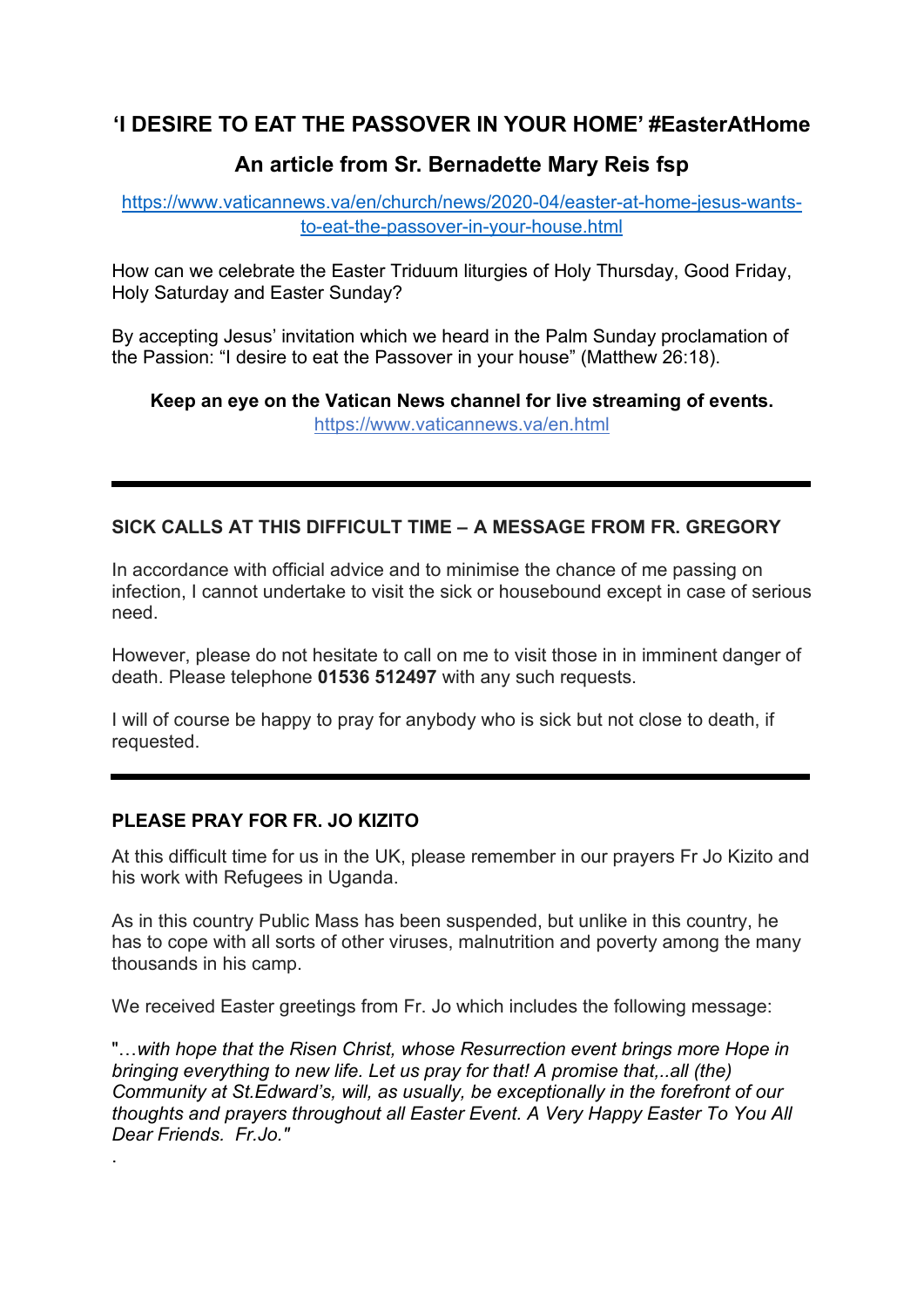#### **THIS WEEK'S MASS INTENTIONS**

**Saturday** - Lizzie Brady RIP; Martin and Mary Corigan; Gery Phil Martin RIP **Sunday** - Salvatore Stifanelli; Barbet and Anderton Families RIP **Monday** - for the Parish **Tuesday** - for the Parish **Wednesday** - Marie Tite RIP, Michael Brody RIP **Thursday** - for the Parish **Friday** - for the Parish **Saturday** – for the Parish **Sunday** - Florence Saunders RIP, Wanda and her family

To request a Mass Intention please send an email to: [parish@stedwardskettering.org.uk](mailto:parish@stedwardskettering.org.uk)

## **HOW MIGHT WE CELEBRATE DIVINE MERCY SUNDAY THIS YEAR?**



The Sunday after Easter is the day Our Lord chose to fulfil the promise of a complete remission of sins and all reparation due, thus returning the soul to the purity of its Baptismal state as declared by St. John-Paul II and successive Popes. A truly wonderful grace to gain, normally achieved by attending Mass, venerating the image and praying the chaplet plus attending confession in the novena period between Good Friday and Divine Mercy Sunday.

However, it is not possible to fulfil the usual requirements this year. We can still say the novena (starting Good Friday) and venerate the image on April 19th and we can live stream Mass and partake in a spiritual communion *with the intention* of going to confession when our churches reopen.

The chaplet and image can be downloaded from [https://divinemercy.life/chaplet-of](https://divinemercy.life/chaplet-of-divine-mercy/)[divine-mercy/](https://divinemercy.life/chaplet-of-divine-mercy/) and a list of Mass times across the country is available at <https://www.churchservices.tv/timetable/>

In order that we may still obtain the full graces, The Church is responding to the problems we all face as a result of this pandemic with great seriousness and generosity. The Holy Father is throwing wide open the doors of the Church's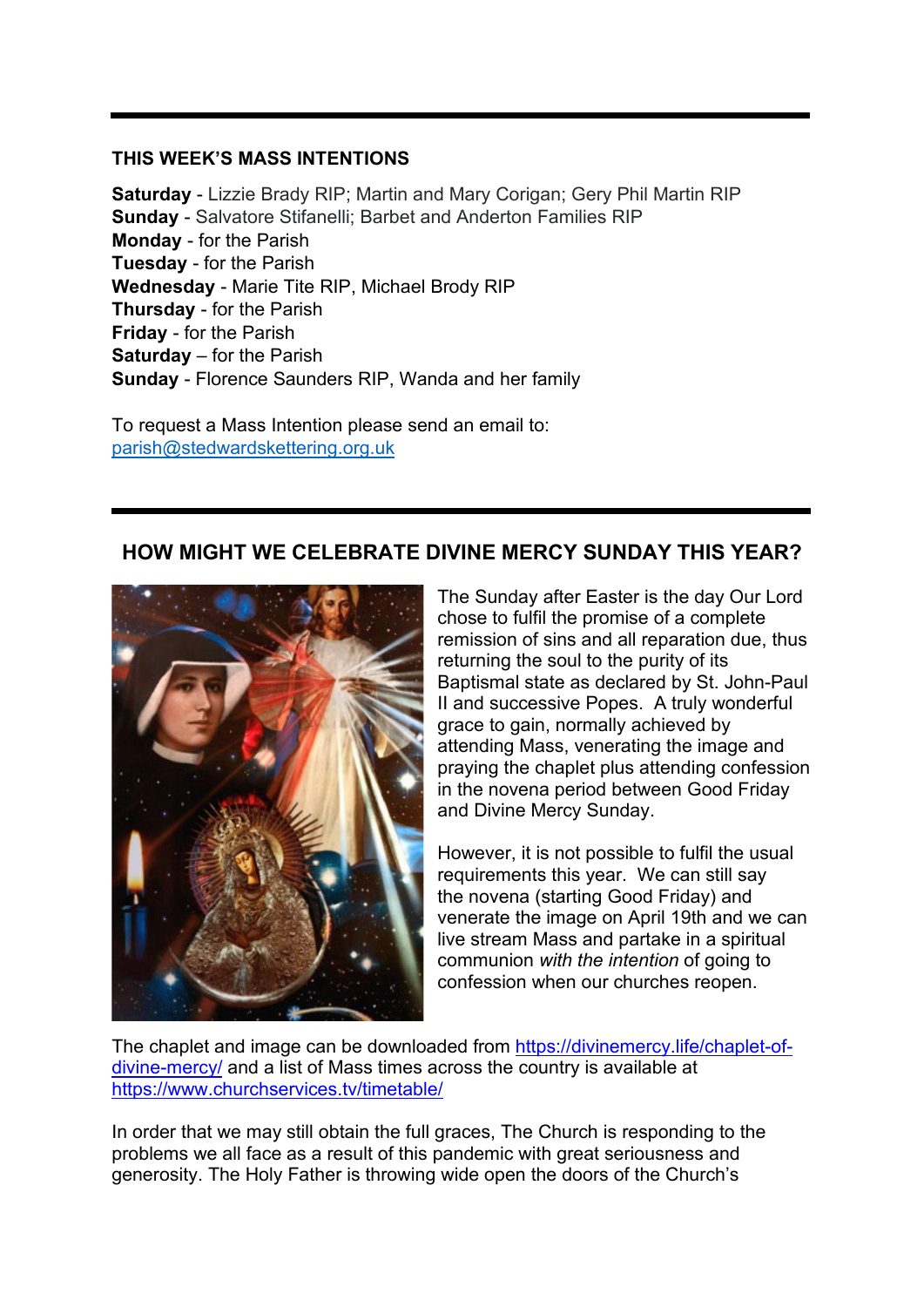storehouses of grace for the faithful, making it as easy as possible for all of us to be assured of the graces we need to speed the sick and the dying through Purgatory, and to be assured of the graces needed for salvation at the moment of our deaths.

Because of the pandemic, anyone who, with "the will to fulfil the usual conditions (sacramental confession, Eucharistic communion and prayer according to the Holy Father's intentions), as soon as possible," recites the [Divine Mercy Chaplet](https://www.thedivinemercy.org/message/devotions/pray-the-chaplet) with the intention "to implore from Almighty God the end of the epidemic, relief for those who are afflicted and eternal salvation for those whom the Lord has called to Himself," can receive a plenary indulgence each day.

This great news was announced in an [official decree](http://press.vatican.va/content/salastampa/en/bollettino/pubblico/2020/03/20/200320c.html) from the Apostolic Penitentiary on March 20, 2020.

**By the Divine Mercy graces** promised to us by our Lord through St. Faustina, we can obtain unimaginable graces for ourselves, for those suffering as a result of this coronavirus, and for the whole world as we groan beneath the burden of this pandemic.

Jesus told St. Faustina of a number of ways to help people make sure that their final destination is Heaven. Jesus made extraordinary promises for **praying the Divine Mercy Chaplet**:

At the hour of their death, I defend as My own glory every soul that will say this chaplet; or when others say it for a dying person, the pardon is the same. When this chaplet is said by the bedside of a dying person, God's anger is placated, unfathomable mercy envelops the soul, and the very depths of My tender mercy are moved for the sake of the sorrowful Passion of My Son (*Diary of Saint Maria Faustina Kowalska*, 811).

… when they say this chaplet in the presence of the dying, I will stand between My Father and the dying person, not as the just Judge but as the merciful Savior (*Diary*, 1541).

He also made extraordinary promises for **veneration of the Divine Mercy Image**:

Paint an image according to the pattern you see, with the signature: Jesus, I trust in You. I promise that the soul that will venerate this image will not perish. I also promise victory over [its] enemies already here on earth, especially at the hour of death. I Myself will defend it as My own glory (*Diary*, 47 and 48).

Jesus made extraordinary promises for **those who trust in Him**.

The graces of My mercy are drawn by means of one vessel only, and that is trust. The more a soul trusts, the more it will receive (*Diary*, 1578).

My daughter, know that My Heart is mercy itself. From this sea of mercy, graces flow out upon the whole world. No soul that has approached Me has ever gone away unconsoled. All misery gets buried in the depths of My mercy, and every saving and sanctifying grace flows from this fountain. My daughter, I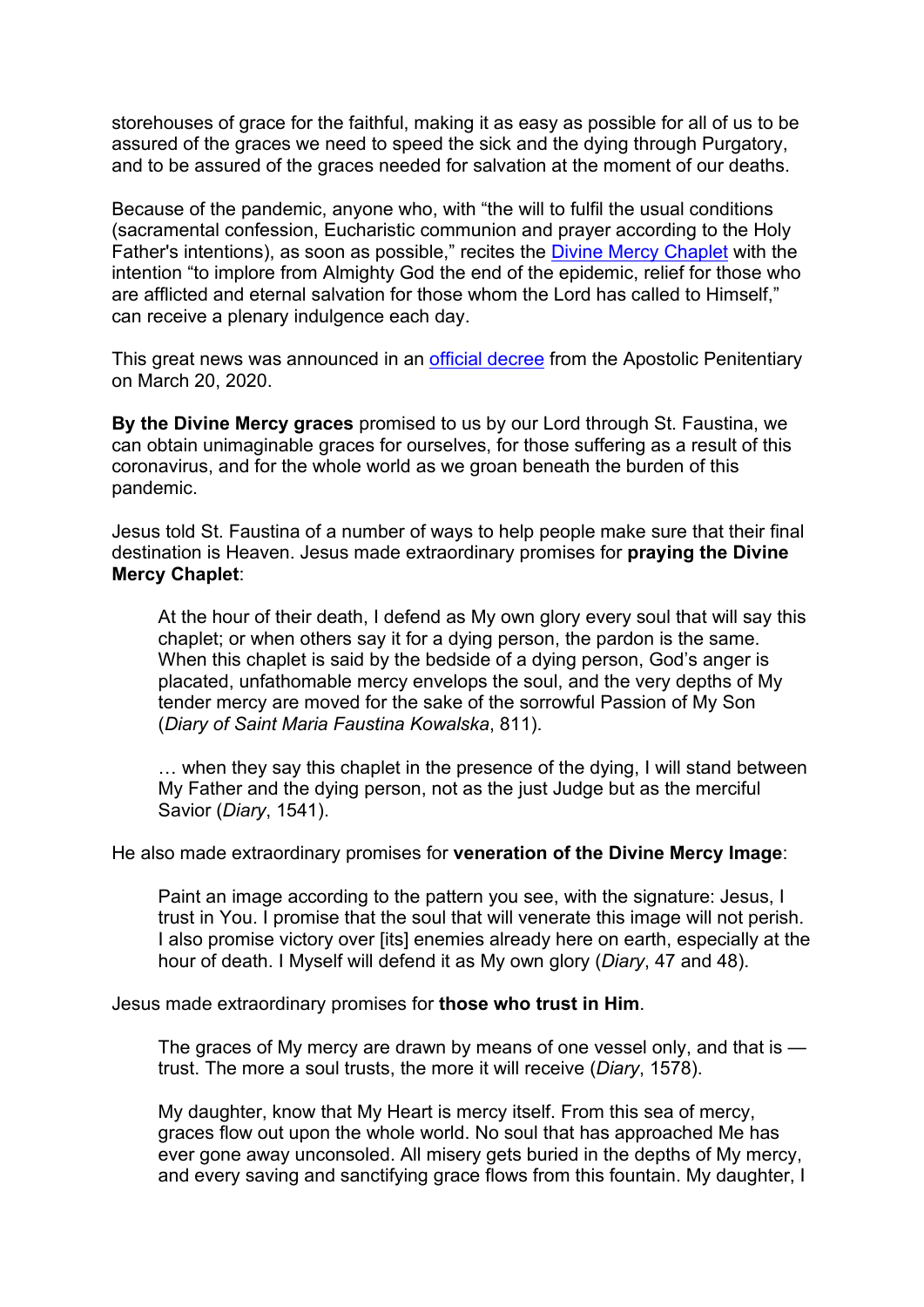desire that your heart be an abiding place of My mercy. I desire that this mercy flow out upon the whole world through your heart. Let no one who approaches you go away without that trust in My mercy which I so ardently desire for souls.

Pray as much as you can for the dying. By your entreaties, obtain for them trust in My mercy, because they have most need of trust, and have it the least. Be assured that the grace of eternal salvation for certain souls in their final moment depends on your prayer. You know the whole abyss of My mercy, so draw upon it for yourself and especially for poor sinners. Sooner would heaven and earth turn into nothingness than would My mercy not embrace a trusting soul (*Diary*, 1777).

#### Jesus also made extraordinary promises to all those who **spread the message and devotion of Divine Mercy**:

Souls who spread the honor of My mercy I shield through their entire lives as a tender mother her infant, and at the hour of death I will not be a Judge for them, but the Merciful Savior. At that last hour, a soul has nothing with which to defend itself except My mercy. Happy is the soul that during its lifetime immersed itself in the Fountain of Mercy, because justice will have no hold on it (*Diary*, 1075).

#### By Br. Jason Lewis, MIC

This Holy Week is unlike any we have had before in the history of the Church. Never before have Church doors been closed throughout the world by a common threat to humanity. It's forced us to "go underground," so to speak, like the Christians of the early Church. But even they were able to gather together, perhaps in hiding, to celebrate the mysteries of Christ and the Mass in common with other Christians.

We, however, have been forced to participate in the week of Christ's Passion though the difficulties of self-denial, confinement to our homes, and estrangement from friends, co-workers, and loved ones. For those who have been infected with the virus, the cross is especially heavy at this time. We know that the coronavirus attacks the respiratory system. In most cases, the immune system of healthy people can successfully combat the virus. Some people show no symptoms at all. Others show symptoms such as a dry cough and breathing difficulties, but they do recover. However, a smaller percentage will enter into a fight for their life. They may need a ventilator to assist them. Yet many will not have access to medical care or a ventilator. Many will be left alone in isolation, fighting for their next breath. Our Lord Jesus identifies fully with the human condition. He suffered terribly. He knows what it means to gasp for the next breath, over and over again. He knows what it means to be abandoned and isolated. And He knows what it's like to face death, not just His own death but with the full weight of all of our sins upon Him. He bore the weight for us all.

Yet our Lord Jesus also knew that death has not the last word. He knew that this short life is always passing. He knew that death on earth was just a preface into